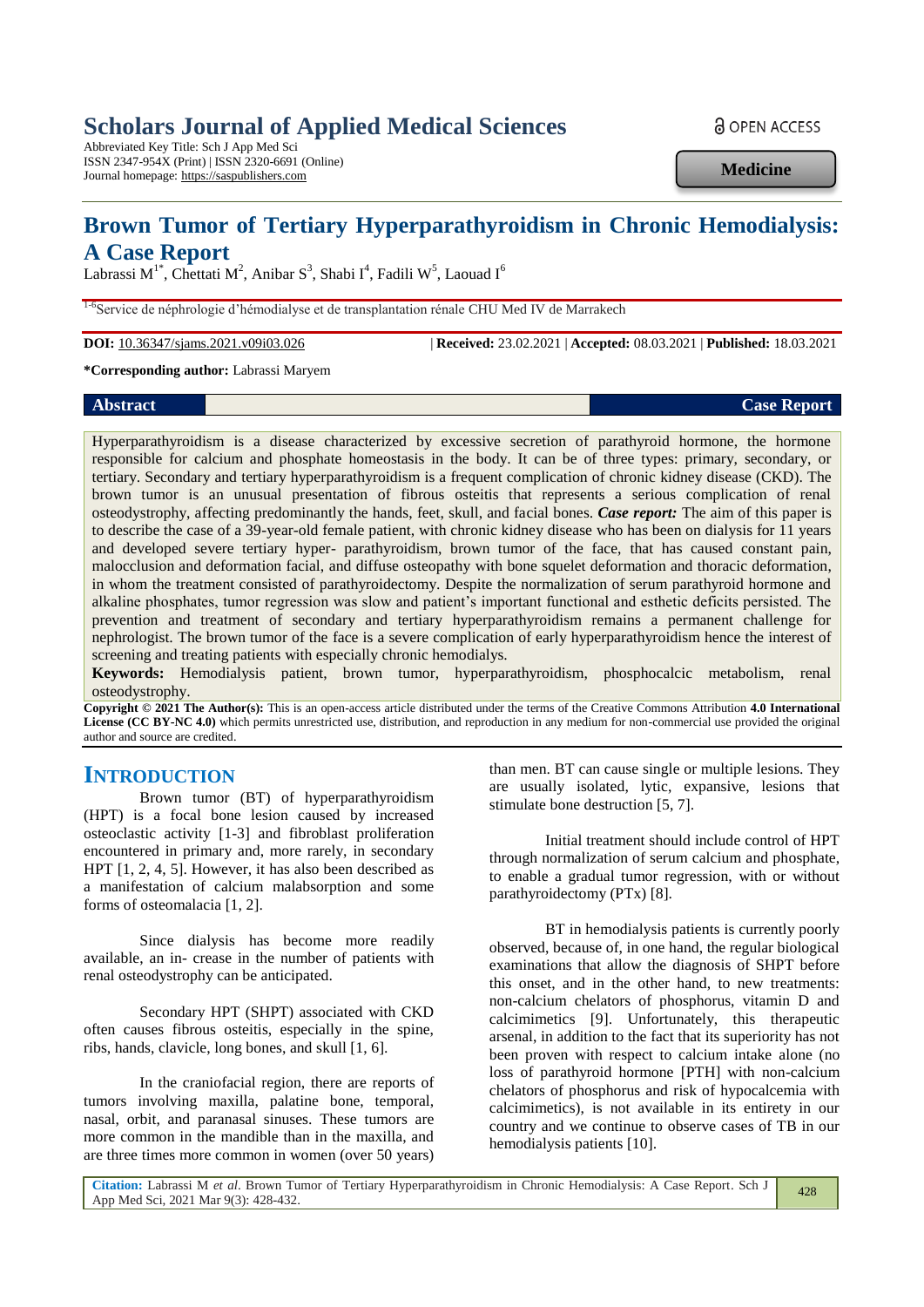Thus, the purpose of this case report is to present and discuss the course and treatment of a brown tumor in oral maxillofacial in HD patient with and tertiary hyperparathyroidism [8].

#### **CASE REPORT**

A 39 –year old woman on chronic hemodialysis was refereed in our departement with painful swelling of multiple facial, legs, knees and hands bones. She reported that 18 months before this symptomatology, she had bone pain in the lower limbs with paraparesis, subsequently aggraved by paraplegia. She noticed swelling of the mandibule that continued to increase in size and caused constant pain, malocclusion and deformation facial, thoracic and deformation of the bone squelet. A painless mass in the neck region around the thyroid cartilage level was noted 2 years previously (Figure 1).

Laboratory tests revealed an elevated serum calcium level of 106 mg/L and a hight phosphorus level<br>of 64mg/l. The serum alkaline phosphatase of  $64$ mg/l. The serum alkaline concentration was 2408 IU/L. Subsequent examination revealed a parathyroid hormone (PTH) level of 2070 pg/Ml, aluminium level was 0,37 umol/l.

The lumbar dorso scanner showed diffuse osteopathy, condensing bone lesions and geodesic osteolysis and diffuse vertebral areas interest the body and posterior arch without abnormality of the perirachidian soft tissues (figure 2). The facial scanner showed osteodystrophy with fibrous dysplasia (figure 3).

Parathyroid scintigraphy: presence of a bulky tissue nodule opposite the lower pole of the left thyroid lobe intensively fixing the radiotracer compatible with a parathyroid origin: adenoma ,nodule under right lobar, Abnormal uptake of maxillary bones, whose TEMP-TDM fusion images favor highly evolved brown tumors (figure 3).

Thus, a parathyroidectomy (PTX) was performed in June 2019 aimed to normalizing serum PTH, calcium, alkaline phosphatase, and restraining the spread of the tumor. However, despite the reduced levels of PTH, calcium, phosphor and alkaline phosphatase, the tumor has not regressed, resulting in severe morphological and functional deficits to the patient.

## **DISCUSSION**

BT of hyperparathyroidism is usually regarded as a benign neoplastic process [1, 2, 11, 12, 13]. It has an incidence of 3 to 4 % in patients with primary HPT and 1.5 % in those with secondary HPT. This rate tends to increase with the increased survival of patients with chronic renal failure [14, 12, 15]. BT can occur in several body regions, affecting predominantly the

hands, feet, skull, clavicle, ribs, pelvis, femur, and facial bones [7, 13]. It is more frequent in the mandible than in the maxilla, more prevalent in individuals aged 50 years or over and is three times more common in women than men [3, 4, 11, 12].

In another study, the average age was 36.1 years (17-67 years) at the time of diagnosis, with a sex ratio of 0.6[10]. Clinical symptomatology is dominated by bone pain and palpable masses [16, 17]. The main tumoral localities are cost, sternum, clavicle, pelvis and long bone diaphysis [18, 19]. Achievement of the mandible and maxillary sinuses is less common, reported in 4% of cases [20, 21]. Spinal involvement is rarer; it can be found with or without associated neurological signs [18, 22, 23].Concurring with the literature, the case shows a female patient, 53-year-old female patient with brown tumor affecting exclusively the maxilla and the mandible [8].

In most cases, the tumors are asymptomatic and do not require specific treatment [7, 15]. However, they may cause pathological fractures, compression of the spinal cord, involving the spine, and when they affect the face they may cause deformity, respiratory distress, and dysphagia [7, 12]. Facial asymmetry and paresthesia, of the lower lip (left side) are the most marked features. Also, the area was painless and palpation revealed that the mass was firm, in the case reported [8].

The diagnosis of BT of hyperparathyroidism can be suggested by pathological examination. However, it may not provide conclusive evidence to distinguish it from similar lesions [12]. The differential diagnosis must be made between central giant cell granuloma, aneurysmal bone cyst, cherubism, and Paget's disease [3, 12]. Clinical and chemical analysis of patient's tissues is also useful in the differentiation between these conditions [11, 14, 15]. Some alterations in the serum levels of calcium, phosphorus, and PTH indicate HPT, determining brown tumor of hyperparathyroidism as the most likely diagnosis [13, 15]. Laboratory tests performed prior to PTx indicated HPT, balanced following the referred surgical procedure. In view of the above mentioned, the other pathologies were discarded and BT was the main diagnostic hypothesis.

Radiographically, the brown tumors of hyperparathy- roidism have well-defined margins, and may cause expan- sion of cortex and fracture [5, 12, 15]. Medullar deminer- alization of the mandible and the loss of the lamina dura around the tooth root may be useful in the differential diagnosis because these alterations are associated to hyperparathyroidism [5, 13, 15], and remineralization trig- gered after the normalization of the serum levels of bone alkaline phosphatase and PTH [4, 15]. This change in the profile of the lesion was clearly observed during the course of

© 2021 Scholars Journal of Applied Medical Sciences | Published by SAS Publishers, India 429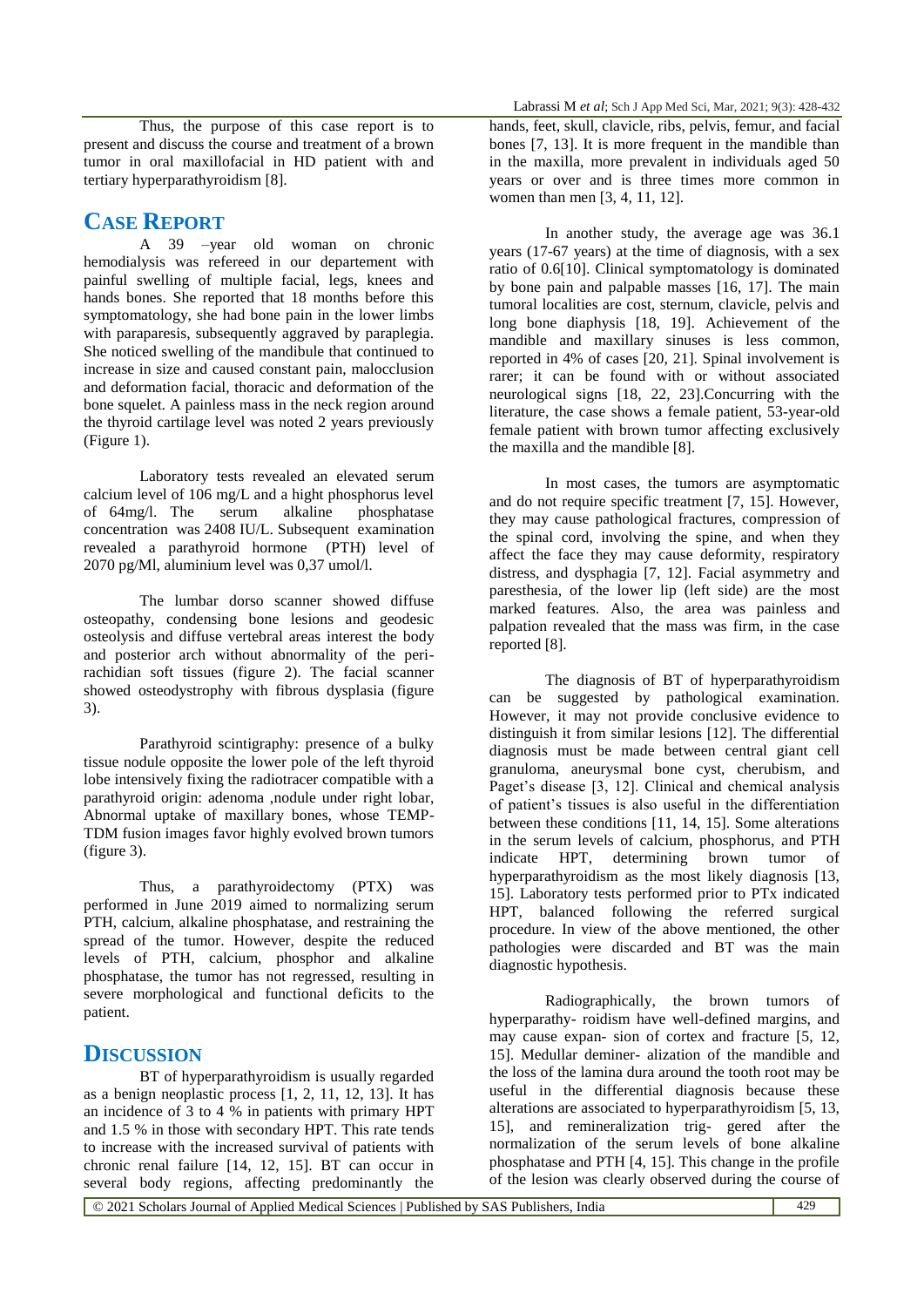the disease: an osteolytic lesion was first ob- served with expansion and perforation of the cortex, and, subsequently, after the PTx and standardization of serum level of PTH and alkaline phosphatase, there was a change in the profile of the injury, assuming a homoge- neous ground-glass appearance.

The first step in the treatment is the surgical exeresis and enucleation and reconstruction, besides, in many cases, total regression of the tumor is not possible because of its large size, in such cases, neoadjuvant radiotherapy to reduce tumor volume may be proposed.in somes cases specially when tumor volume is important, radiotherapy neoadjuvant may preceded the sururgy [24, 8, 25, 26]. In cases of very large lesions that require extensive resections, reconstructions with bone grafts are necessary [24].

The medical treatment to control HTP, calcium and phosphorus levels was be used in some case, but many of them show increas or maintenance of the tumor sizes even after parathyroidectomy [8].

#### **CONCLUSION**

The prevention and treatment of SHPT and THPT remains a permanent challenge for the nephrologist. BT is a rare and severe form of HPTS. Treatment is progressing thanks to an understanding of the physiopathological mechanisms involved in the development of HPTS. Generally, the brown tumor

Labrassi M *et al*; Sch J App Med Sci, Mar, 2021; 9(3): 428-432

evolves towards the spontaneous clinical and radiological regression, after the control of the hyperparathyroidism, the surgical excision of the BT is indicated only before an abnormal increase of the tumoral volume or a too slow regression with functional disorders.

The peculiarities of our case are that it reports one of the most important series of published BT and is characterized by the multifocal nature of these tumors.



**Fig-1: Face deformation because of brown tumor**



**Fig-2: (a) Blowing and condensing lesion of the spine (b) Lytic and condensing lesion of the posterior arch**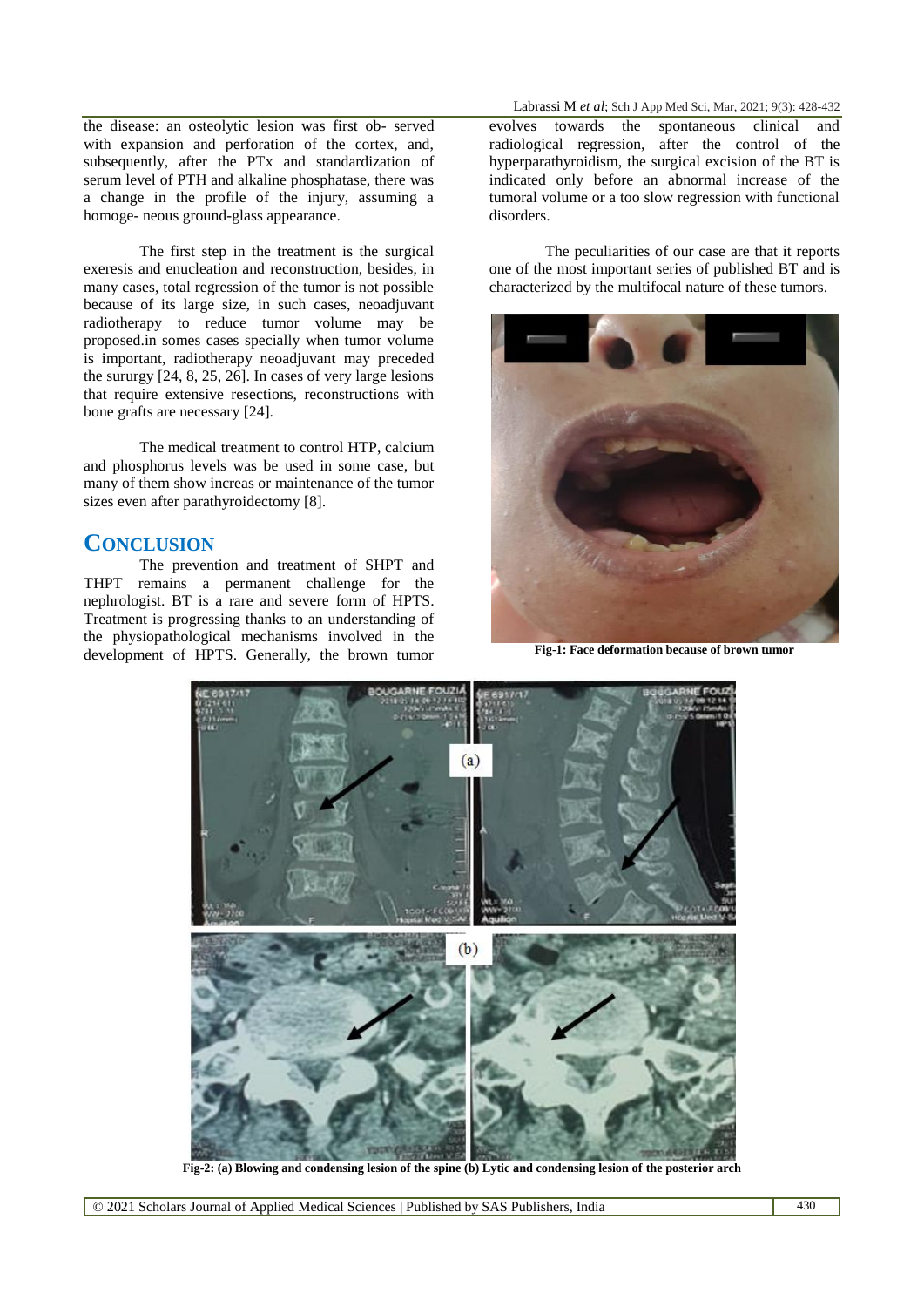

**Fig-3: Blowing and condensing lesion of the face**

#### **REFERENCES**

- 1. Nabi Z, Algailani M, Abdelsalam M, Asaad L, Albaqumi M. Regression of brown tumor of the maxilla in a patient with second- ary hyperparathyroidism after a parathyroidectomy. Hemodial Int. 2010; 14:247–249
- 2. Mateo L, Massuet A, Solà M, Pérez Andrés R, Musulen E, Sánchez Torres MC. Brown tumor of the cervical spine: a case report and review of the literature. Clin Rheumatol 30:419–424 hyperparathyroidism after a parathyroidectomy. Hemodial Int.2011; 14:247–249
- 3. Selvi F, Cakarer S, Tanakol R, Guler SD, Keskin C. Brown tumour of the maxilla and mandible: a rare complication of tertiary hyperparathyroidism. Dentomaxillofac Radiol. 2009; 38:53–58
- 4. Nunes TB, Bologna SB, Witzel AL, Nico MMS, Lourenço SV. A rare case of concomitant maxilla and mandible brown tumours, papillary thyroid carcinoma, parathyroid adenoma, and osteitis fibrosa cystica. Case Rep Dent; 2016.
- 5. Verma P, Verma KG, Verma D, Patwardhan N. Craniofacial brown tumor as a result of secondary hyperparathyroidism in chron- ic renal disease patient: a rare entity. J Oral Maxillofac Pathol. 2014; 18(2): 267–270.
- 6. Fatma LB, Barbouch S, Fethi BH, Imen BA, Karima K, Imed H, Fethi el Y, Fatma BM, Rim G, Taieb BA, Maiz HB, Adel K. Brown tumor in patients with renal failure and secondary hyperparathyroidism: report of 12 cases. Saudi J Kidney Dis Transpl. 2010; 21(4):772–777
- 7. Leal CTS, Lacativa PGS, Gomes EMS, Nunes RC, Costa FLFDS, Gandelmann IHA. Surgical approach and clinical out- come of a deforming brown tumour at the maxilla in a patient with secondary hyperparathyroidism due to chronic renal failure. Arq Bras Endocrinol Metab. 2006; 50(5):963–967
- 8. Isaac Vieira Queiroz 1 & Samara Pereira Queiroz 1 & Rui Medeiros Jr. 2 Rodolfo Bonfim Ribeiro 1 & Iêda Margarida Crusoé-Rebello 1 & Jair Carneiro Leão 2 DOI 10.1007/s10006-016-0575-0
- 9. Ballinger AE, Palmer SC, Nistor I, Craig JC, Strippoli GF. Calcimimetics for secondary hyperparathyroidism in chronic kidney disease patients. Cochrane Database Syst Rev. 2014; 12:CD006254.
- 10. Imen Gorsane a\*, b, c, Asma Zammouri a, b, Jihede El Meddeb a, b, Fathi Younsi a,b, Ahlem Bartkiz b,d, Jouida Abdelmoula b,d, Samia Barbouch a,b, Taieb Ben Abdallah a, b, c
- 11. Proimos E, Chimona TS, Tamiolakis D, Tzanakakis MG, Papadakis CE. Brown tumor of the maxillary sinus in a patient with primary hyperparathyroidism: a case report. J Med Case Rep.2009 ; 3:7495.
- 12. Nicola Di Daniele, Stefano Condò, Michele Ferrannini, Marta Bertoli, Valentina Rovella, Laura Di Renzo, Antonino De Lorenzo, "Brown Tumour in a Patient with Secondary Hyperparathyroidism Resistant to Medical Therapy: Case Report on Successful Treatment after Subtotal Parathyroidectomy", International Journal of Endocrinology. 2009, Article

© 2021 Scholars Journal of Applied Medical Sciences | Published by SAS Publishers, India 431